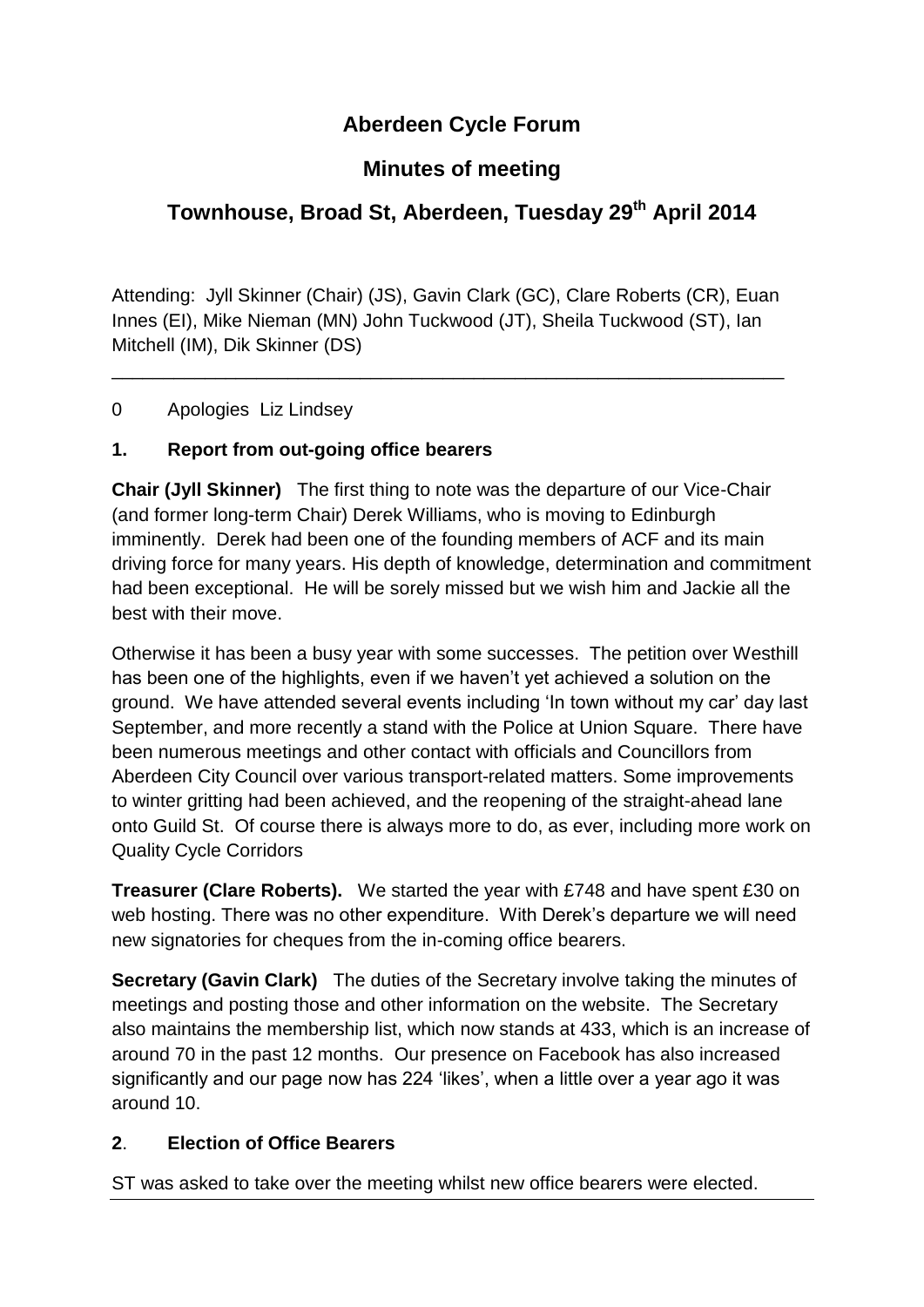JS was nominated as Chair by EI and seconded by JT.

GC was nominated as Secretary by MN and seconded by EI.

CR was nominated as Treasurer by MN and seconded by DS.

This concluded the business of the AGM

#### **3. Minutes of last meeting and matters arising**

Q&A with Police JS had followed up the matter of when we might expect to see Police officers on bikes, and awaits a response.

In discussion it was agreed that it would be good to maintain links with Police and it was suggested that we should seek a regular liaison contact point.

Roundabouts. JT has now taken on to follow this up with LN.

Triple Kirks. Currently with JS for action.

Cycle parking (suggested locations). JS and GC still had collated suggestions which have now been passed to Graham Mackenzie at ACC.

Cooperation between bike clubs / organisations – outstanding with GC.

LOAF rep. – IM has agreed to take this on.

Cycle safety leaflet – ongoing.

#### **4. Westhill Cycle Path – Petition**

JS had made a presentation to the Petitions Committee at their recent meeting. Cllr Ross Thomson was present and had spoken too. An official from Planning had also addressed the meeting and given most of the same reasons for lack of action as have been put forward in the past. The matter has now been referred back to the EP&I Committee, but it is not clear what will happen there given that they have considered it previously. However it was clear that there will continue to be development in this area with the successive phases of 'Prime 4' as well as the AWPR link.

JS has also been contacted by the owner of the Five Mile garage who was interested in meeting on site to look at the barriers and what solutions there might be.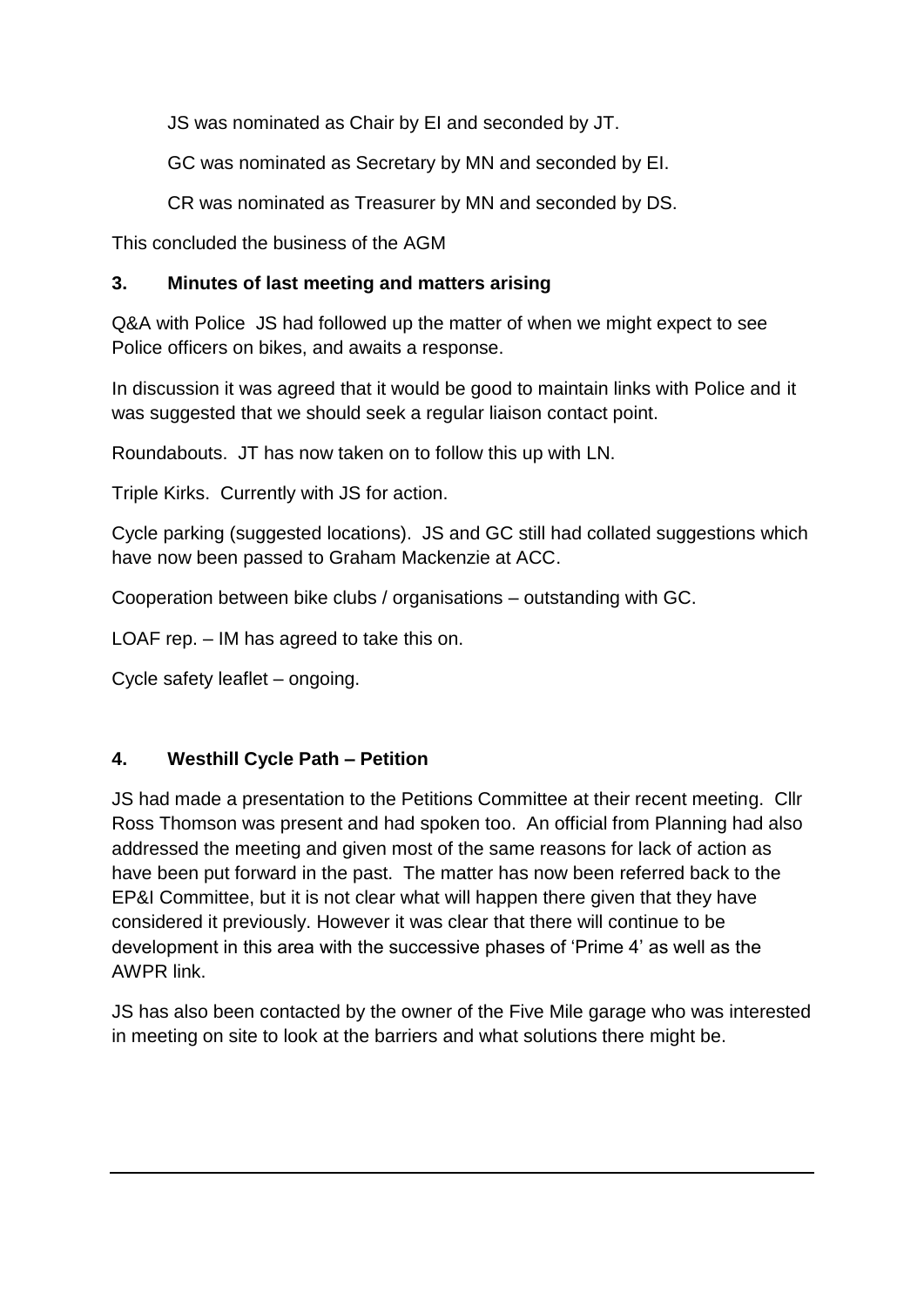## **5. 2014 Cycle count**

This has now been set to take place on 13/14/15 May. JS has all the prior info and survey forms provided by DW. She has a handful of volunteers already but more are welcome.

#### **6. Space for cycling**

This is a nationwide campaign to encourage the public to lobby their local Councillors. It is a web-based tool which is very easy to use – it inserts your name into a template letter (allowing you to amend it if you so wish) and automatically identifies who your Councillors are. DS confirmed that he had used it and although he had had a favourable response from a Councillor, someone had suggested that it was an England-only campaign. This was thought unlikely as it worked in identifying and sending to ACC Councillors. It was agreed that we should promote it to our membership via usual channels.

#### **7. Tourist cycle routes**

Arising from the 'Interchange' project discussed at the last meeting, JS had been asked whether it was possible to identify any 'sight seeing' routes for travellers to take whilst they are (for example) waiting for a ferry. There were possibilities of trying to add this to the next reprint of the Cycle Map, but most present felt that the main barrier to any sensible route was Market St and the station / Wapping St gyratory. i.e. what is most needed is a) a usable cycle link to Torry and, b) some way of safely connecting the Deeside Way with a route to FootDee and the beach. Cllr Kiddie had expressed an interest in this and it was agreed that we should aim to meet with him or invite him to our next meeting.

#### **8. AOBs**

LL had sent a photo showing the new ASL arrangement on Kingsgate at the junction with Stronsay Drive. The line markings are confusing and it was agreed JS should ask Graham Mackenzie if they had been implemented as intended or whether there was a mistake.

Louise Napier (ACC) had been in touch about a forthcoming event 'Cycle hack' . This is a workshop aimed at finding engineering solutions to cycling problems and will take place in Glasgow (?). Anyone who is interested please get in touch via normal channels.

Following the last meeting, Patricia had been in touch pointing out that some of the signage at on/off points with steps on the Deeside Way is not particularly helpful. Perhaps what is needed is an audit of current signage. MN agreed to take this on. GC suggested that at some of the steps, a wheel channel could be used to make them more bike friendly. JT also pointed out that major works appear to be starting near Maryculter which may be connected with the AWPR?